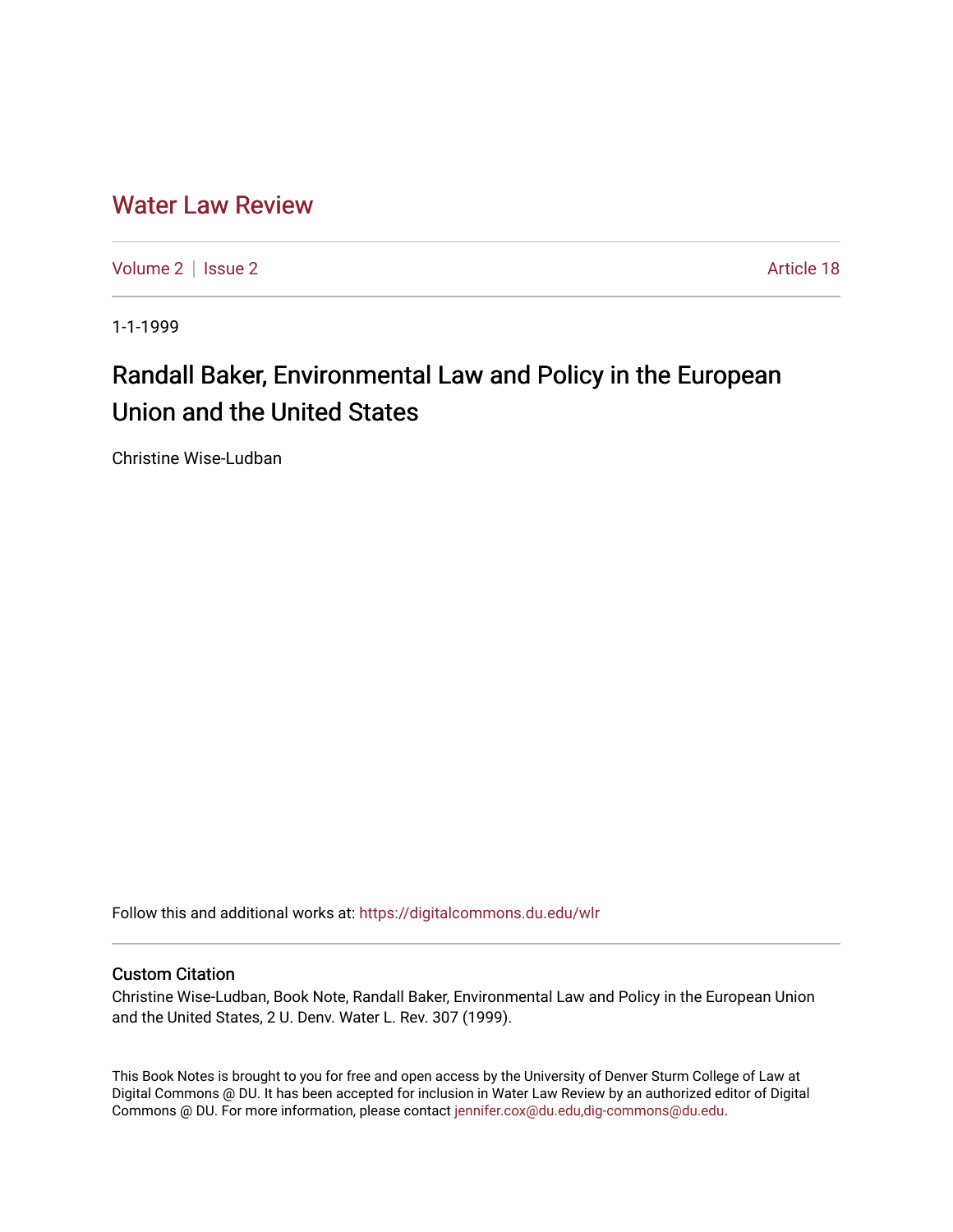### Issue 2

#### RANDALL BAKER, ENVIRONMENTAL **LAW AND POLIcY** IN THE EUROPEAN **UNION AND** THE **UNITED STATES,** Praeger Publishers, Westport, **CT (1997);** 269pp; **\$65.00;** ISBN 0-275-95262-2, hardcover.

*Environmental Law and Policy in the European Union and the United States* is a thorough comparative analysis of environmental law in the European Union and the United States. Chapter One describes the book's rationale: to fill a "gap in literature comparing the two most economically developed areas on earth and how they go about tackling the wide range of environmental consequences of their rapid development."

Chapters Two and Three analyze the two systems of decision making in the European Union and United States. Chapter Two discusses the European Union's purpose of integrating European communities through the Maastrich Treaty while preserving some autonomy for the individual countries. The author analogizes the European Union system to the United States Constitution and the autonomy of individual states, concluding that the United States (with federalism) and the European Union (with integration) will face similar problems in environmental decision making. Chapter Three discusses the history and purpose behind the European Union.

Chapters Four, Five, and Six describe the role of international law in both the European Union and the United States. Chapter Four examines international environmental law and concludes that it may become influential in the world arena. Chapter Five compares the assumed international environmental obligations of the United States and the Netherlands. It concludes that the United States frequently fails to meet its international obligations, unlike the Netherlands, which has a strong record of compliance. Chapter Six discusses the need for transparency in decision-making when enacting European Union Directives and the individual's ability to bring a citizen suit in the European Union. The chapter concludes that more transparency in the decision-making process is necessary and that the individual's ability to bring a suit should be increased.

Chapters Seven and Eight discuss environmental management and policy. Chapter Seven gives a history and overview of the policy and management of environmental issues in the European Union and describes the various environmental action programs promulgated by European Union governing bodies. Chapter Eight analyzes the United States counterpart and details the history of environmental law development in the United States.

Chapters Nine and Ten describe air quality management. Chapter Nine discusses the problem of air pollution in the European Union and, specifically, acid rain. Chapter Ten analyzes the Unites States' solution to air pollution and gives an overview of the Clean Air Act. The United States and European Union systems are similar. They both establish that air pollution must be addressed, and both set limits for specific pollutants.